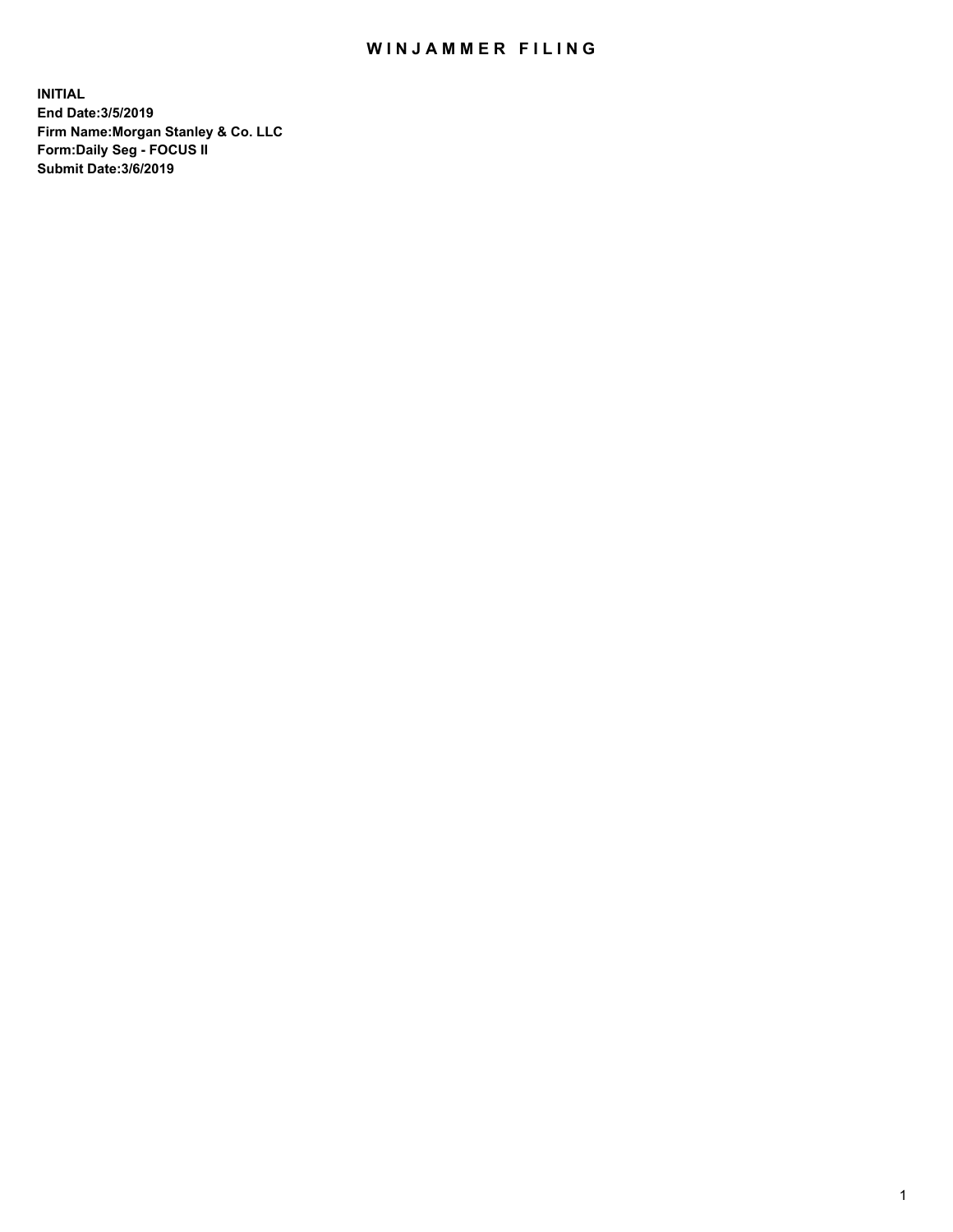**INITIAL End Date:3/5/2019 Firm Name:Morgan Stanley & Co. LLC Form:Daily Seg - FOCUS II Submit Date:3/6/2019 Daily Segregation - Cover Page**

| Name of Company                                                                                                                                                                                                                                                                                                                | Morgan Stanley & Co. LLC                        |
|--------------------------------------------------------------------------------------------------------------------------------------------------------------------------------------------------------------------------------------------------------------------------------------------------------------------------------|-------------------------------------------------|
| <b>Contact Name</b>                                                                                                                                                                                                                                                                                                            | <b>Ikram Shah</b>                               |
| <b>Contact Phone Number</b>                                                                                                                                                                                                                                                                                                    | 212-276-0963                                    |
| <b>Contact Email Address</b>                                                                                                                                                                                                                                                                                                   | Ikram.shah@morganstanley.com                    |
| FCM's Customer Segregated Funds Residual Interest Target (choose one):<br>a. Minimum dollar amount: ; or<br>b. Minimum percentage of customer segregated funds required:% ; or<br>c. Dollar amount range between: and; or<br>d. Percentage range of customer segregated funds required between:% and%.                         | 235,000,000<br><u>0</u><br><u>00</u><br>00      |
| FCM's Customer Secured Amount Funds Residual Interest Target (choose one):<br>a. Minimum dollar amount: ; or<br>b. Minimum percentage of customer secured funds required:% ; or<br>c. Dollar amount range between: and; or<br>d. Percentage range of customer secured funds required between: % and %.                         | 140,000,000<br><u>0</u><br>0 <sub>0</sub><br>00 |
| FCM's Cleared Swaps Customer Collateral Residual Interest Target (choose one):<br>a. Minimum dollar amount: ; or<br>b. Minimum percentage of cleared swaps customer collateral required:% ; or<br>c. Dollar amount range between: and; or<br>d. Percentage range of cleared swaps customer collateral required between:% and%. | 92,000,000<br><u>0</u><br>0 Q<br>0 <sub>0</sub> |

Attach supporting documents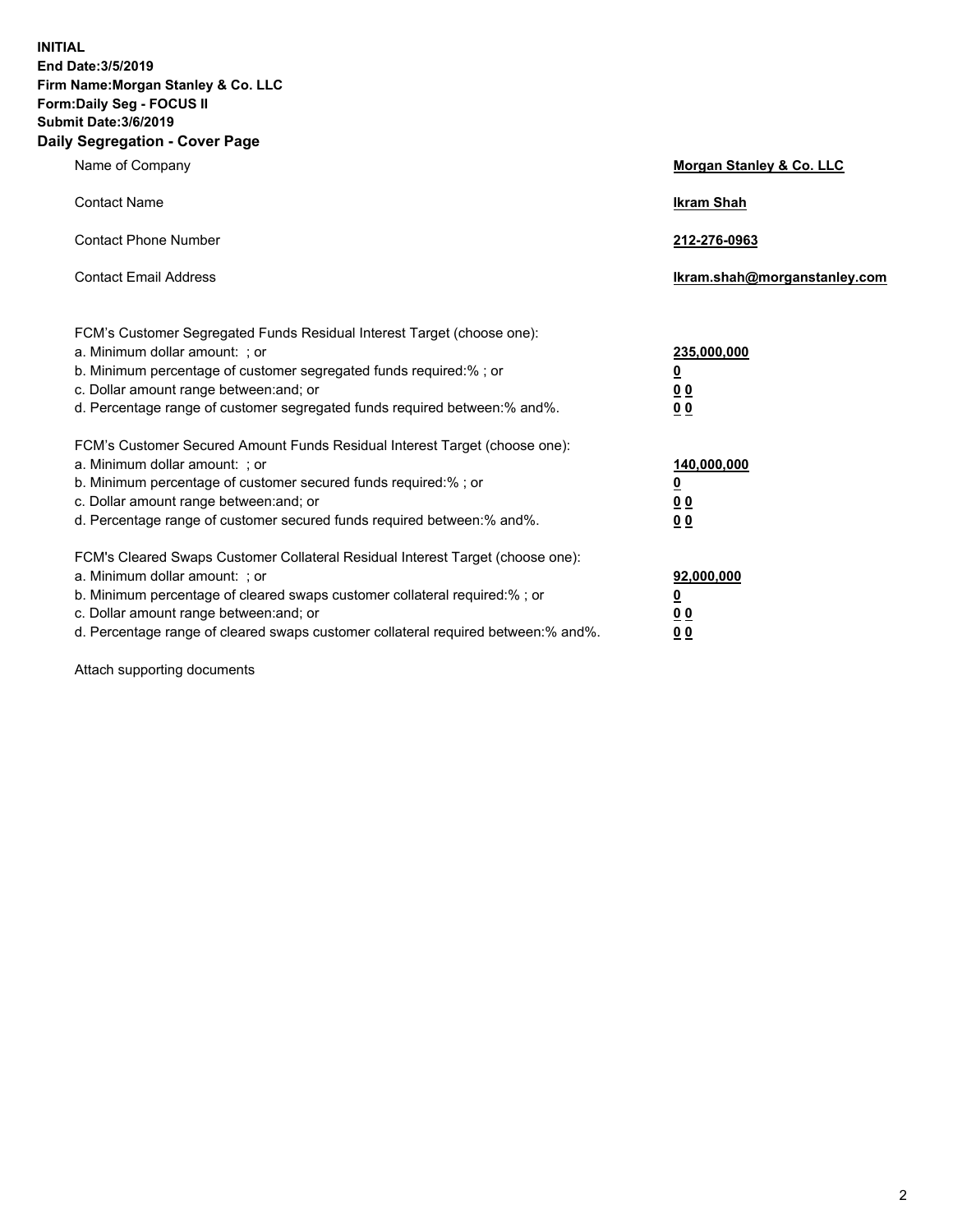## **INITIAL End Date:3/5/2019 Firm Name:Morgan Stanley & Co. LLC Form:Daily Seg - FOCUS II Submit Date:3/6/2019 Daily Segregation - Secured Amounts** Foreign Futures and Foreign Options Secured Amounts Amount required to be set aside pursuant to law, rule or regulation of a foreign government or a rule of a self-regulatory organization authorized thereunder 1. Net ledger balance - Foreign Futures and Foreign Option Trading - All Customers A. Cash **2,568,201,532** [7315] B. Securities (at market) **2,024,765,405** [7317] 2. Net unrealized profit (loss) in open futures contracts traded on a foreign board of trade **647,450,569** [7325] 3. Exchange traded options a. Market value of open option contracts purchased on a foreign board of trade **11,312,672** [7335]

- b. Market value of open contracts granted (sold) on a foreign board of trade **-12,162,162** [7337]
- 4. Net equity (deficit) (add lines 1. 2. and 3.) **5,239,568,016** [7345]
- 5. Account liquidating to a deficit and account with a debit balances gross amount **15,513,463** [7351] Less: amount offset by customer owned securities **-14,965,152** [7352] **548,311** [7354]
- 6. Amount required to be set aside as the secured amount Net Liquidating Equity Method (add lines 4 and 5)
- 7. Greater of amount required to be set aside pursuant to foreign jurisdiction (above) or line 6.

## FUNDS DEPOSITED IN SEPARATE REGULATION 30.7 ACCOUNTS

1. Cash in banks

- A. Banks located in the United States **223,854,351** [7500]
- B. Other banks qualified under Regulation 30.7 **1,051,288,786** [7520] **1,275,143,137**
- 2. Securities
	- A. In safekeeping with banks located in the United States **172,451,201** [7540]
- B. In safekeeping with other banks qualified under Regulation 30.7 **0** [7560] **172,451,201** [7570]
- 3. Equities with registered futures commission merchants
	-
	- B. Securities **0** [7590]
	- C. Unrealized gain (loss) on open futures contracts **1,019,628** [7600]
	- D. Value of long option contracts **0** [7610]
	- E. Value of short option contracts **0** [7615] **7,431,382** [7620]
- 4. Amounts held by clearing organizations of foreign boards of trade

#### A. Cash **0** [7640]

- B. Securities **0** [7650]
- C. Amount due to (from) clearing organization daily variation **0** [7660]
- D. Value of long option contracts **0** [7670]
- E. Value of short option contracts **0** [7675] **0** [7680]
- 5. Amounts held by members of foreign boards of trade
	-
	-
	- C. Unrealized gain (loss) on open futures contracts **646,430,941** [7720]
	- D. Value of long option contracts **11,312,672** [7730]
	-
- 6. Amounts with other depositories designated by a foreign board of trade **0** [7760]
- 7. Segregated funds on hand **0** [7765]
- 8. Total funds in separate section 30.7 accounts **5,431,592,321** [7770]
- 9. Excess (deficiency) Set Aside for Secured Amount (subtract line 7 Secured Statement Page 1 from Line 8)
- 10. Management Target Amount for Excess funds in separate section 30.7 accounts **140,000,000** [7780]
- 11. Excess (deficiency) funds in separate 30.7 accounts over (under) Management Target **51,475,994** [7785]

**0** [7305]

**5,240,116,327** [7355]

#### **5,240,116,327** [7360]

[7530]

A. Cash **6,411,754** [7580]

 A. Cash **1,478,670,946** [7700] B. Securities **1,852,314,204** [7710] E. Value of short option contracts **-12,162,162** [7735] **3,976,566,601** [7740] **191,475,994** [7380]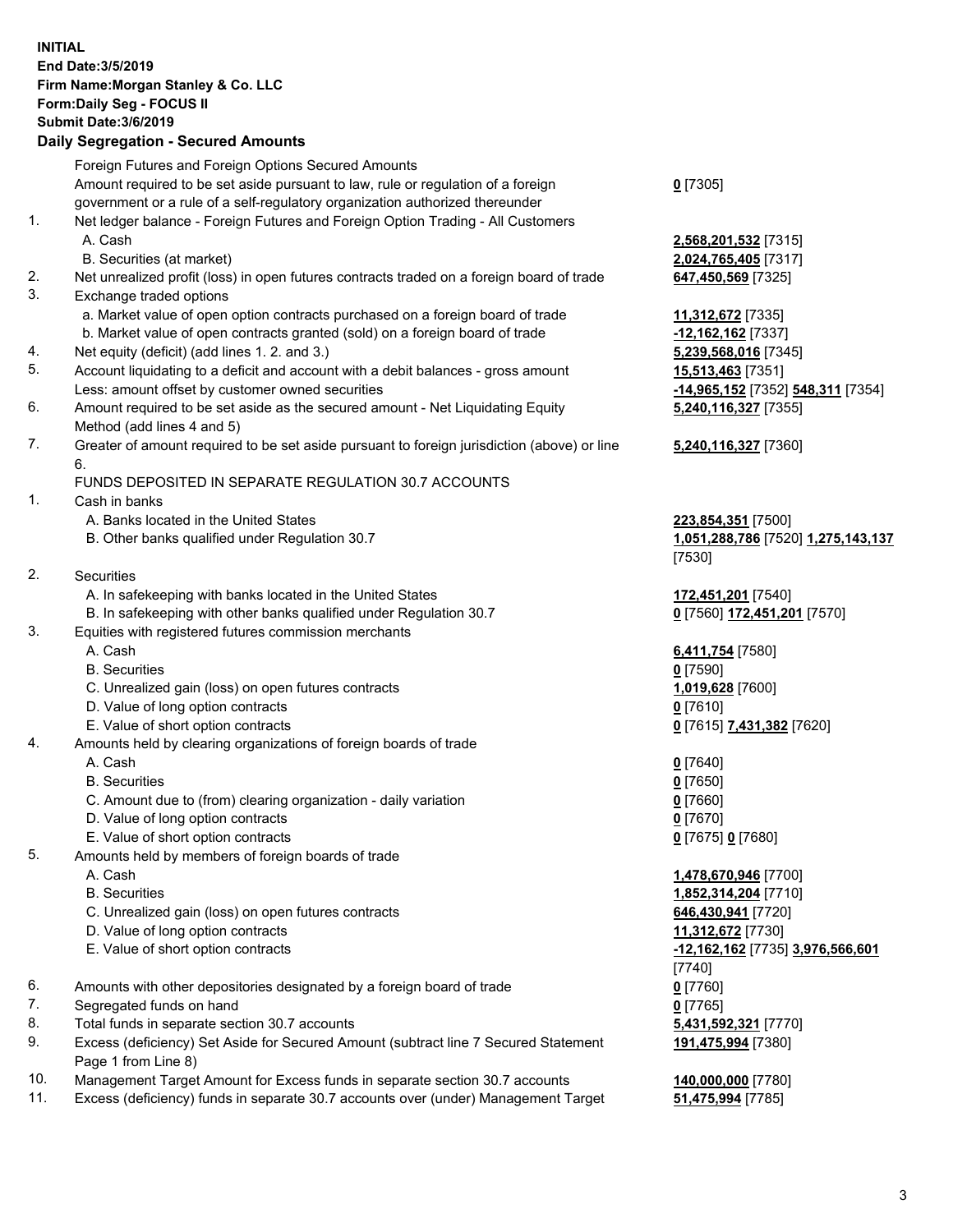|     | <b>INITIAL</b>                                                                      |                                    |
|-----|-------------------------------------------------------------------------------------|------------------------------------|
|     | End Date: 3/5/2019                                                                  |                                    |
|     | Firm Name: Morgan Stanley & Co. LLC                                                 |                                    |
|     | Form: Daily Seg - FOCUS II                                                          |                                    |
|     | <b>Submit Date: 3/6/2019</b>                                                        |                                    |
|     | Daily Segregation - Segregation Statement                                           |                                    |
|     | SEGREGATION REQUIREMENTS(Section 4d(2) of the CEAct)                                |                                    |
| 1.  | Net ledger balance                                                                  |                                    |
|     | A. Cash                                                                             | 8,854,154,357 [7010]               |
|     | B. Securities (at market)                                                           | 6,379,450,237 [7020]               |
| 2.  | Net unrealized profit (loss) in open futures contracts traded on a contract market  | 1,425,489,914 [7030]               |
| 3.  | Exchange traded options                                                             |                                    |
|     | A. Add market value of open option contracts purchased on a contract market         | 240,363,366 [7032]                 |
|     | B. Deduct market value of open option contracts granted (sold) on a contract market | -236,381,637 [7033]                |
| 4.  | Net equity (deficit) (add lines 1, 2 and 3)                                         | 16,663,076,237 [7040]              |
| 5.  | Accounts liquidating to a deficit and accounts with                                 |                                    |
|     | debit balances - gross amount                                                       | 207,206,216 [7045]                 |
|     | Less: amount offset by customer securities                                          | -206,355,493 [7047] 850,723 [7050] |
| 6.  | Amount required to be segregated (add lines 4 and 5)                                | 16,663,926,960 [7060]              |
|     | FUNDS IN SEGREGATED ACCOUNTS                                                        |                                    |
| 7.  | Deposited in segregated funds bank accounts                                         |                                    |
|     | A. Cash                                                                             | 4,163,827,507 [7070]               |
|     | B. Securities representing investments of customers' funds (at market)              | $0$ [7080]                         |
|     | C. Securities held for particular customers or option customers in lieu of cash (at | 634,605,425 [7090]                 |
|     | market)                                                                             |                                    |
| 8.  | Margins on deposit with derivatives clearing organizations of contract markets      |                                    |
|     | A. Cash                                                                             | 6,212,720,771 [7100]               |
|     | B. Securities representing investments of customers' funds (at market)              | $0$ [7110]                         |
|     | C. Securities held for particular customers or option customers in lieu of cash (at | 5,744,844,812 [7120]               |
|     | market)                                                                             |                                    |
| 9.  | Net settlement from (to) derivatives clearing organizations of contract markets     | 171,366,502 [7130]                 |
| 10. | Exchange traded options                                                             |                                    |
|     | A. Value of open long option contracts                                              | 240,363,366 [7132]                 |
|     | B. Value of open short option contracts                                             | -236,381,637 [7133]                |
| 11. | Net equities with other FCMs                                                        |                                    |
|     | A. Net liquidating equity                                                           | 9,923,769 [7140]                   |
|     | B. Securities representing investments of customers' funds (at market)              | 0 [7160]                           |
|     | C. Securities held for particular customers or option customers in lieu of cash (at | $0$ [7170]                         |
|     | market)                                                                             |                                    |
| 12. | Segregated funds on hand                                                            | $0$ [7150]                         |
| 13. | Total amount in segregation (add lines 7 through 12)                                | 16,941,270,515 [7180]              |
| 14. | Excess (deficiency) funds in segregation (subtract line 6 from line 13)             | 277,343,555 [7190]                 |
| 15. | Management Target Amount for Excess funds in segregation                            | 235,000,000 [7194]                 |

16. Excess (deficiency) funds in segregation over (under) Management Target Amount Excess

**42,343,555** [7198]